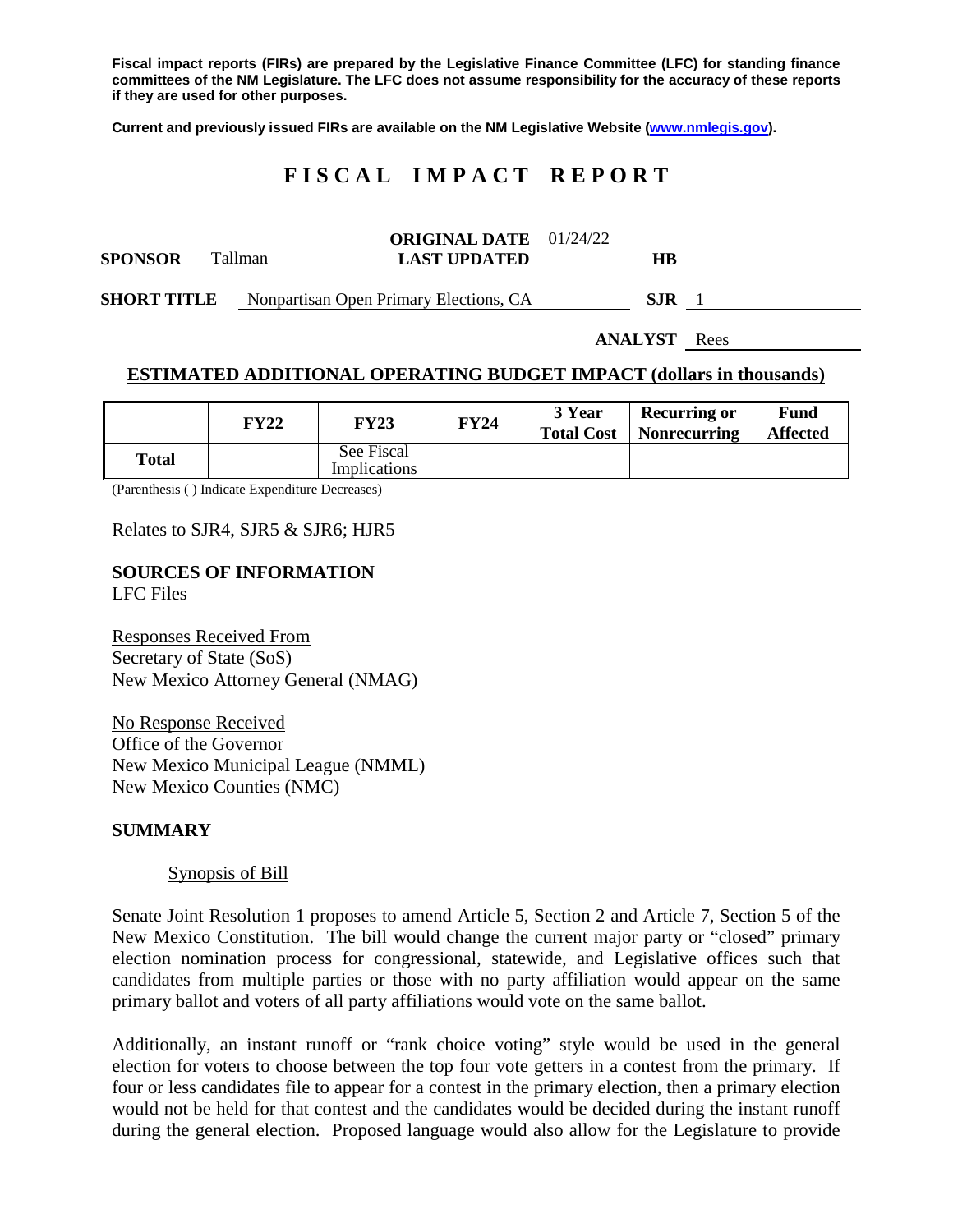### **Senate Joint Resolution 1 – Page 2**

for additional runoff elections in all statewide elections which would include primary, general, regular local, and special congressional elections.

# **FISCAL IMPLICATIONS**

According to the Secretary of State (SoS), under Section 1-16-4 NMSA 1978 and the New Mexico Constitution, the SoS is required to print samples of the text of each constitutional amendment, in both Spanish and English, in an amount equal to 10 percent of the registered voters in the state. The SoS is also required to publish them once a week for four weeks preceding the election in newspapers in every county in the state. The estimated cost per constitutional amendment is \$125 thousand-\$150 thousand depending upon the size and number of ballots and if additional ballot stations are needed.

The SoS also notes that the number of constitutional amendments that pass may also impact the page size of the ballot, or if the ballot size is caused to become greater than one page, front and back, which may increase the cost of producing the ballots for the general election. In addition to the cost of the ballot, there may be time added to the voting process, which would require additional ballot printing systems to ensure a smooth and efficient voting process within the bounds of national best practices.

## **SIGNIFICANT ISSUES**

The SoS notes that the New Mexico Election Code is written to ensure that primary elections are conducted with a separate ballot for each of the major parties and closed to unaffiliated voters at the time of voting. Therefore, if this proposed constitutional amendment passes during the next general election, the New Mexico Election Code would need to be amended to conform to the nonpartisan, open primary ballot.

Furthermore, in the current primary election process, the candidates for governor and lieutenant governor are elected separately for each party and then joined as a "ticket" to appear together on the general election ballot. However, the proposed language requires candidates for governor and lieutenant governor to be "joint candidates" and listed "as a ticket" for the primary election. In the case of multiple candidates for these offices, it is unclear how the candidates would be paired up to become "joint candidates" for the primary election. Clarifying legislation would be required if this constitutional amendment were to pass.

The state of Alaska successfully defended a constitutional challenge to a similar law. Alaska became the first state to adopt top-four primaries for state executive, state legislative, and congressional offices. Under Ballot Measure 2, candidates run in a single primary election, regardless of a candidate's party affiliation. The four candidates that receive the most votes advance to the general election and then the candidates are subject to ranked choice voting at the general election. The Alaska Supreme Court upheld the election system stating that these election changes did not unconstitutionally burden the rights of political parties and voters. A full opinion will soon follow as the Court just ruled on Wednesday January 1, 2022. *Kohlhaas et. al. v. State of Alaska et. al*., S-18210.

The National Conference of State Legislatures issued a report titled "State Primary Election Types" dated January 5, 2021.